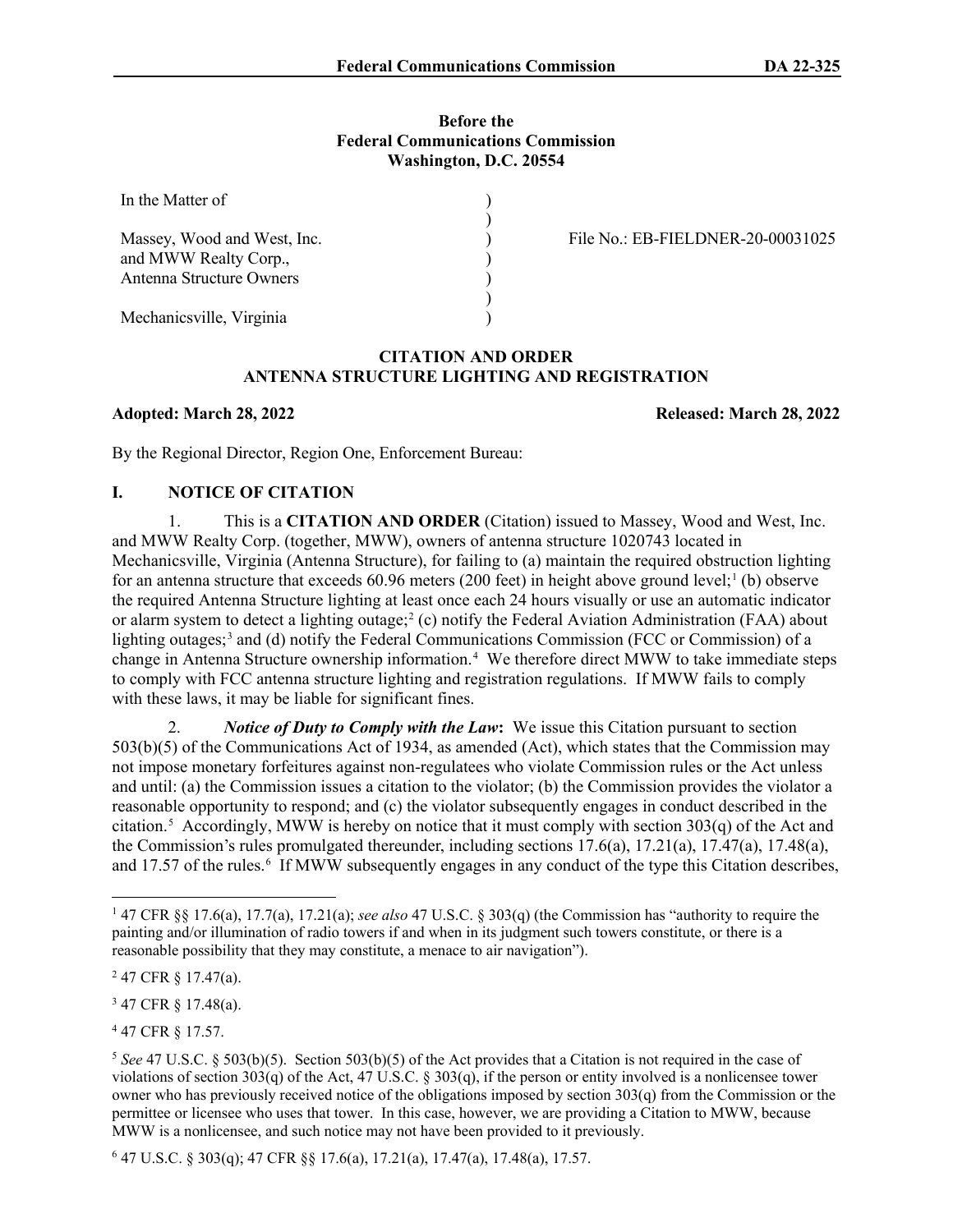MWW may be subject to civil penalties, including but not limited to, substantial monetary forfeitures. In assessing such forfeitures, the Commission may consider both the conduct that led to this Citation and the conduct following the Citation. [7](#page-1-0)

3. *Notice of Duty to Provide Information***:** Pursuant to sections 4(i), 4(j), and 403 of the Act, [8](#page-1-1) we direct MWW to respond in writing, within thirty (30) calendar days after the release date of this Citation, to the questions and requests for documents set out in Section IV of this Citation.

# **II. BACKGROUND**

4. On May 12, 2020, the FCC Operations Center received a complaint from a consumer reporting a tower lighting outage for antenna structure number 1020743. Finding that no Notice to Air Missions (NOTAM) had been issued for the Antenna Structure, the FCC Operations Center asked the FAA that same day to issue a 30-day NOTAM for the Antenna Structure.<sup>[9](#page-1-2)</sup> In response to the complaint, an Agent from the Enforcement Bureau's Field Office in Columbia, Maryland (Columbia Office), opened an investigation and subsequently extended the NOTAM three times for the Antenna Structure.<sup>[10](#page-1-3)</sup> On November 23, 2020, the Agent inspected the Antenna Structure and observed that the Antenna Structure, which was over 200 feet in height above ground level, was located at the coordinates listed in the FCC Antenna Structure Registration (ASR) database, was painted, and had a lighting system installed. On February 2, 2022, another Agent from the Columbia Office observed that the lights on the Antenna Structure were not lit after sunset.<sup>[11](#page-1-4)</sup> Commission records indicate that this Antenna Structure had been used at one time for licensed radio operations.<sup>12</sup> Local property records indicate that Massey, Wood and

<span id="page-1-3"></span><sup>10</sup> In addition to the FCC Agent extending the NOTAM for the Antenna Structure, in July 2021, a representative of Edward Barnette, the former tower manager for Antenna Structure 1020743, requested a NOTAM extension because of the lighting outage (although a NOTAM was already in place).

<span id="page-1-4"></span><sup>11</sup> *See* Agent observation of Antenna Structure 1020743 (Feb. 2, 2022) (on file in EB-FIELDNER-20-00031025).

<span id="page-1-0"></span><sup>7</sup> *See* S. Rep. No. 95-580, 95th Cong., 1st Sess. at 9 (1977) (If a person or entity that has been issued a citation by the Commission thereafter engages in the conduct for which the citation of violation was sent, the subsequent notice of apparent liability "would attach not only for the conduct occurring subsequently *but also for the conduct for which the citation was originally sent*.") (emphasis added).

<span id="page-1-1"></span> $8$  47 U.S.C.  $\S$ § 154(i), 154(j), 403.

<span id="page-1-2"></span><sup>9</sup> NOTAMs alert aircraft pilots of potential hazards, including antenna structure lighting outages, which could affect flight safety.

<span id="page-1-5"></span><sup>12</sup> *See* WQYS810, Industrial/Business Radio Pool; KFG936, Industrial/Business Radio Pool (cancelled); WQHT829, Industrial/Business Radio Pool (cancelled); KNRT488, Specialized Mobile Radio Service (cancelled); WNMD391, Specialized Mobile Radio Service (cancelled); WPJY518, Specialized Mobile Radio Service (cancelled); WNWC600, Location Wideband Radio Service (cancelled); WPIF767, Private Carrier Paging (cancelled). These licenses are available at [https://www.fcc.gov/wireless/universal-licensing-system.](https://www.fcc.gov/wireless/universal-licensing-system) According to the ASR database, antenna structure number 1020743, located at 37° 37' 16.0" North latitude and 77° 23' 43.0" West longitude, was registered by Brook Hill Communications, Inc. (Brook Hill). *See* Brook Hill Communications, Inc., Application for Antenna Structure Registration, File No. A0024759 (filed May 9, 1997, by Edward N. Barnette, president of Brook Hill). On October 28, 2021, Edward N. Barnette submitted to the Enforcement Bureau an agreement from March 1989 (Tower Lease), between Brook Hill and the previous owner of the Antenna Structure at 8424 Meadowbridge Road, Mechanicsville, Virginia, for Brook Hill's use and management of the Antenna Structure, including responsibility for tower maintenance and lighting. *See* Filing on behalf of Edward N. Barnette (Oct. 28, 2021) (on file in EB-FIELDNER-20-00031025) (the purpose of the filing is to remove Edward Barnette, "the former tower manager from any liability for the tower"). The Tower Lease, effective March 1989, was for a term of ten years, renewable unless either party gave written notice to the other of its intent to terminate at least 180 days prior to expiration of the term. In 1996, MWW acquired the property and the Antenna Structure, and in November 1997, Massey, Wood and West, Inc. informed Brook Hill that the Tower Lease would not be renewed. *Id.* In a November 1999 letter to MWW Realty Corp., Brook Hill agreed to continue to be responsible for tower maintenance and lighting for half of the revenue from the tenants on the Antenna Structure. In April 2011, Brook Hill informed Massey, Wood and West, Inc. that there were no longer tenants on the Antenna Structure and that electricity would be used for tower lights. *Id.* According to Edward Barnette, when Brook Hill terminated its tenant relationship in (continued….)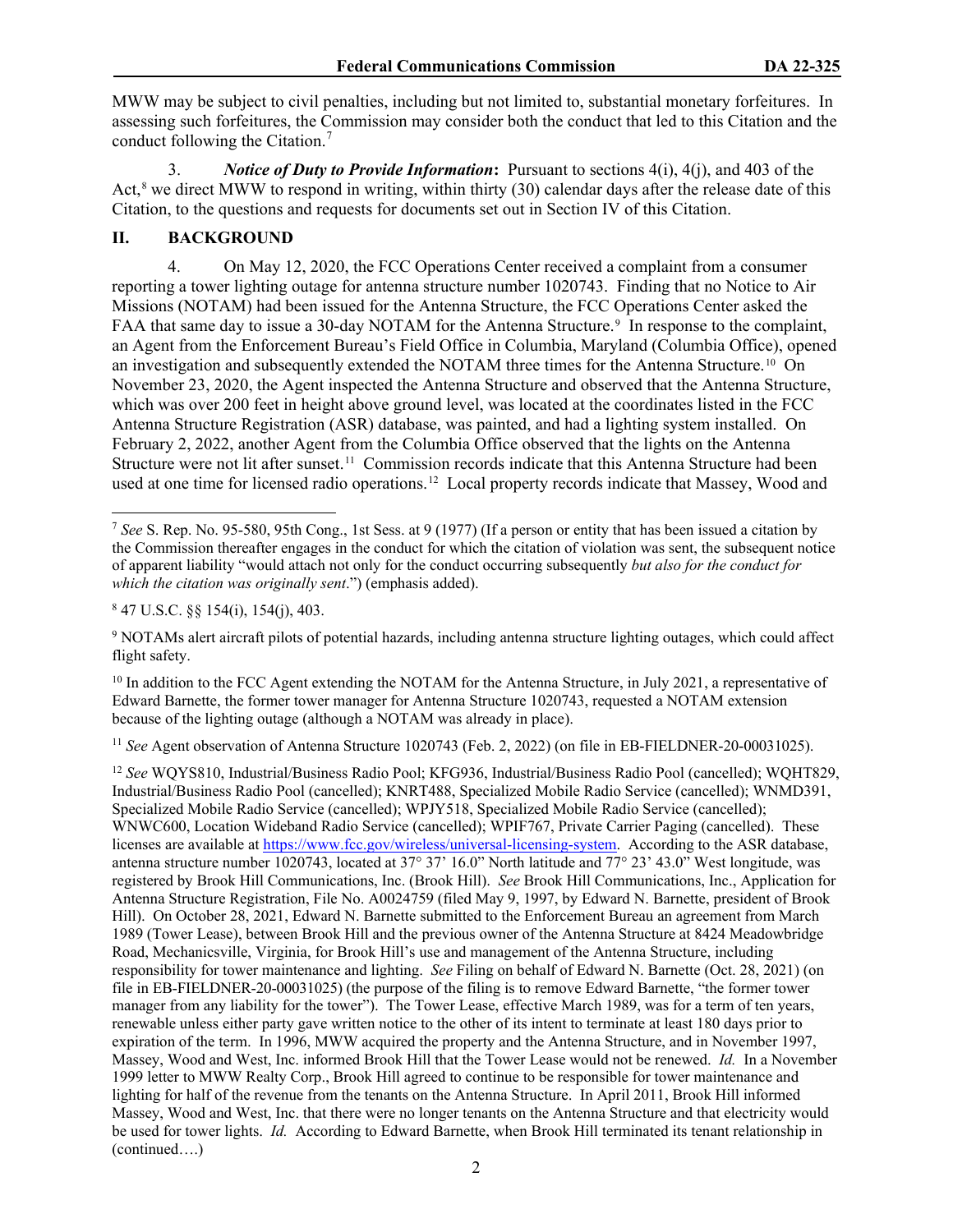West, Inc. and MWW Realty Corp. acquired the property and the Antenna Structure located at 8424 Meadowbridge Road, Mechanicsville, Virginia in June 1996.[13](#page-2-0)

5. According to the ASR database, the Antenna Structure, which exceeds 200 feet in height above ground, [14](#page-2-1) is required to meet certain painting and lighting specifications.[15](#page-2-2) Specifically, the Antenna Structure must be painted and have at its top a flashing red beacon positioned so as to insure unobstructed visibility of the beacon from aircraft at any normal angle of approach, along with steady burning red side obstruction lights on levels at approximately two-thirds and one-third of the overall height of the tower, mounted so as to insure unobstructed visibility of at least one light at each level from aircraft at any normal angle of approach, and all of the lights must burn continuously or be controlled by a light sensitive device adjusted so that the lights will be turned on and off based on the sky light intensity levels. [16](#page-2-3)

6. Even though an antenna structure is no longer being used for the transmission of radio energy, the antenna structure owner is required to maintain the painting and lighting specifications assigned to the structure until the structure is dismantled,<sup>[17](#page-2-4)</sup> is required to observe the antenna structure lighting at least once each 24 hours visually or use an automatic properly maintained indicator or alarm system to detect a lighting outage,<sup>[18](#page-2-5)</sup> is required to notify the FAA of certain lighting outages,<sup>[19](#page-2-6)</sup> and is required to notify the Commission of any change in ownership information. [20](#page-2-7) Failing to maintain required lighting and marking of an antenna structure and failing to notify the FAA of lighting outages can create a risk to aviation safety. Failing to update the Commission of a change in antenna structure ownership information exacerbates the problem by diminishing the Commission's ability to identify the antenna structure owner when attempting to remedy lighting outages.

## **III. APPLICABLE LAW AND VIOLATIONS**

7. Section 303(q) of the Act states that antenna structure owners shall maintain the painting and lighting of antenna structures as prescribed by the Commission.<sup>21</sup> Section 17.6(a) of the

<span id="page-2-2"></span><sup>15</sup> Certain existing structures have been assigned "FCC Paragraphs," instead of chapters, from FAA Advisory Circulars. The FCC Paragraphs applicable to this Antenna Structure are 1, 3, 12, and 21. The assigned FCC Paragraphs, which outline specific painting and lighting requirements, have been printed directly on the registration for Antenna Structure 1020743. The text of the FCC Paragraphs is available at

[https://www.fcc.gov/wireless/bureau-divisions/competition-infrastructure-policy-division/antenna-painting-lighting.](https://www.fcc.gov/wireless/bureau-divisions/competition-infrastructure-policy-division/antenna-painting-lighting)

<span id="page-2-5"></span><sup>18</sup> 47 CFR § 17.47(a).

<span id="page-2-6"></span><sup>19</sup> 47 CFR § 17.48(a).

<span id="page-2-7"></span><sup>20</sup> 47 CFR § 17.57.

<span id="page-2-8"></span> $21$  47 U.S.C. § 303(q).

April 2011, Brook Hill's responsibility for the lighting on the Antenna Structure ended. *See* Agent interview with representative of Edward Barnette (Nov. 12, 2021) (on file in EB-FIELDNER-20-00031025).

<span id="page-2-0"></span><sup>13</sup> *See* Virginia State, Hanover County Property Assessor's Office Database, Grid Parcel Identification Number (GPIN) 8705-21-7388; Hanover County Circuit Court Land Records, Deed Book 1203, Deed Page 337, Deed dated June 25, 1996, filed in the Hanover County Circuit Court Clerk's Office on Aug. 5, 1996 (on file in EB-FIELDNER-20-00031025).

<span id="page-2-1"></span><sup>&</sup>lt;sup>14</sup> The registration for Antenna Structure 1020743 indicates that the overall height above ground is 118.8 meters (389.8 feet).

<span id="page-2-3"></span><sup>16</sup> *Id.*

<span id="page-2-4"></span><sup>17</sup> *See* 47 U.S.C. § 303(q); 47 CFR § 17.2; *see also 2004 and 2006 Biennial Regulatory Reviews - Streamlining and Other Revisions of Parts 1 and 17 of the Commission's Rules Governing Construction, Marking and Lighting of Antenna Structures*, Report and Order, 29 FCC Rcd 9787, 9808, para. 53 (2014) (stating that "a structure is considered an 'antenna structure' from the start of construction through dismantlement, regardless of when it begins and ceases to transmit radio energy" and emphasizing that "an antenna structure owner's obligations do not cease until the structure is dismantled").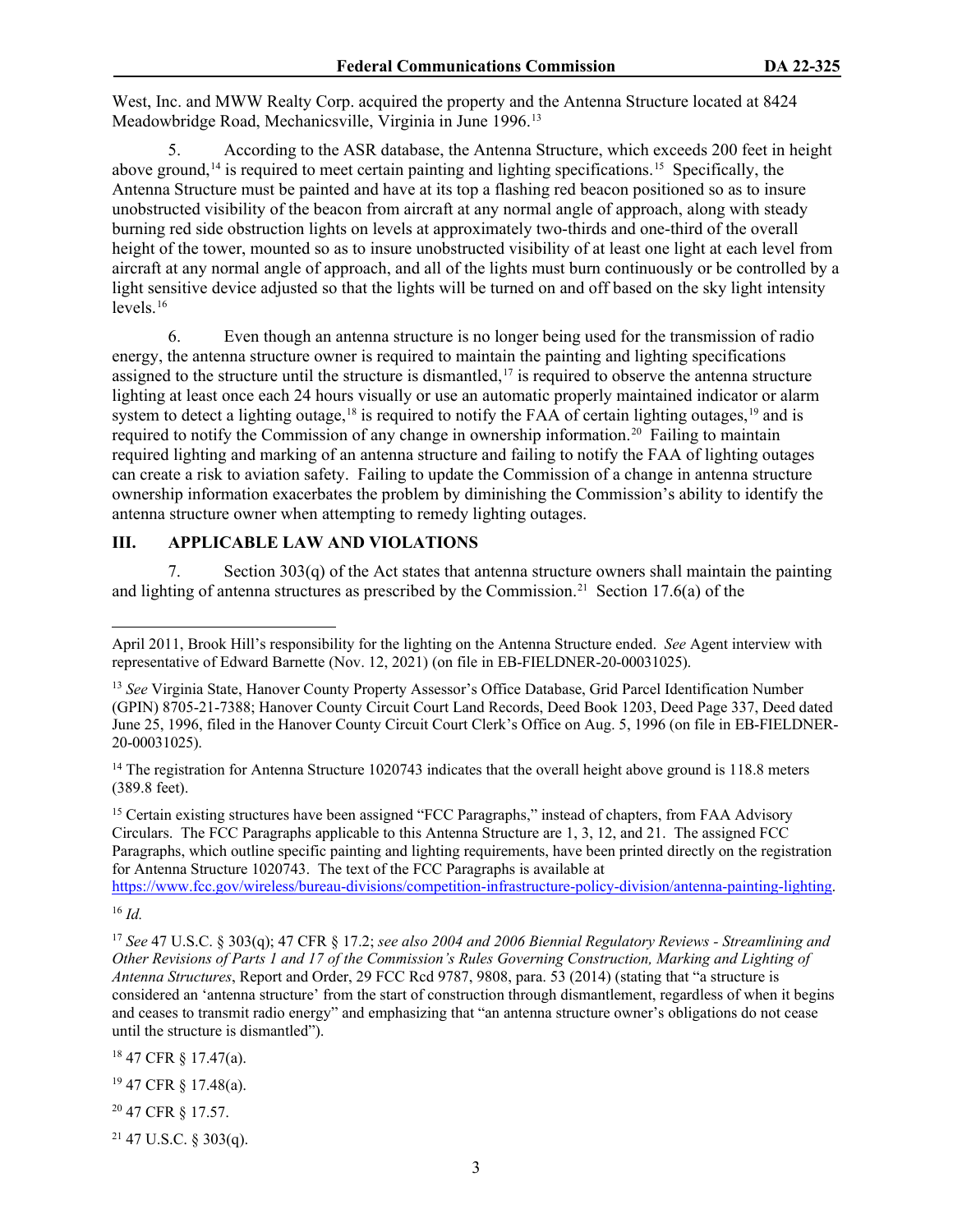Commission's rules states that an antenna structure owner is responsible for complying with applicable structure painting and lighting regulations.<sup>[22](#page-3-0)</sup> Section 17.21(a) of the rules requires that an antenna structure for which the FAA must be notified (i.e., one that is greater than 60.96 meters (200 feet) in height above ground level) must have painting and lighting.<sup>[23](#page-3-1)</sup> Section 17.47(a) of the rules requires that the lighting on an antenna structure must be observed at least once every 24 hours either visually or by using an automatic indicator or alarm system that will detect a lighting outage.<sup>[24](#page-3-2)</sup> Section 17.48(a) of the rules requires an antenna structure owner to notify the FAA immediately of any known extinguishment or improper functioning of any top steady burning light or any flashing obstruction light, regardless of its position on the antenna structure, not corrected within 30 minutes.[25](#page-3-3) Under section 17.57 of the rules, the owner of an antenna structure for which an ASR number has been obtained must notify the Commission of any change in the antenna structure's ownership information within five (5) days of such change.<sup>[26](#page-3-4)</sup>

8. The record in this case demonstrates that the Antenna Structure was registered with the Commission by Brook Hill, as a manager of the Antenna Structure, [27](#page-3-5) and that FCC licensees once operated transmitters from the Antenna Structure. [28](#page-3-6) The record in this case also demonstrates that MWW has not maintained the obstruction lighting for the Antenna Structure,<sup>[29](#page-3-7)</sup> and that MWW has not notified the Commission of the change in antenna structure ownership information.<sup>[30](#page-3-8)</sup> The Commission has made clear that antenna structure owners will have primary responsibility for maintaining the prescribed painting and lighting on their antenna structures and will not be permitted to circumvent this responsibility by entering into contractual arrangements.[31](#page-3-9) Based on the foregoing evidence, we find that MWW violated section 303(q) of the Act, and sections 17.6(a), 17.21(a), 17.47(a), 17.48(a), and 17.57 of the Commission's rules.[32](#page-3-10) 

### **IV. REQUEST FOR INFORMATION**

9. We direct MWW to respond to the following inquiries and/or provide the requested documents within 30 days from the release date of this Citation:

> i. Provide a copy of the agreement to convey the Antenna Structure to Massey, Wood and West, Inc. and/or MWW Realty Corp., including the deed from 1996 conveying the property and the Antenna Structure located at 8424 Meadowbridge

<span id="page-3-2"></span><sup>24</sup> 47 CFR § 17.47(a).

<span id="page-3-3"></span><sup>25</sup> 47 CFR § 17.48(a).

<span id="page-3-4"></span><sup>26</sup> 47 CFR  $\S$  17.57 (the owner must notify the Commission by filing an FCC Form 854).

<span id="page-3-5"></span><sup>27</sup> See supra n.12. Brook Hill provided contractual documents between itself and the Antenna Structure owner indicating the extent of Brook Hill's responsibilities regarding the Antenna Structure, including responsibilities for maintenance and lighting. The owner of an antenna structure that requires notice of proposed construction to the FAA due to physical obstruction must register the structure with the Commission. 47 CFR § 17.4(a). MWW, as the owner of Antenna Structure 1020743, is responsible for updating the ownership information in the ASR database.

<span id="page-3-6"></span><sup>28</sup> *See supra* para. 4, n.12.

<span id="page-3-7"></span><sup>29</sup> *See supra* para. 4; 47 CFR §§ 17.6(a), 17.21(a).

<span id="page-3-8"></span><sup>30</sup> *See supra* para. 4; 47 CFR § 17.57.

<span id="page-3-9"></span><sup>31</sup> *See Streamlining the Commission's Antenna Structure Clearance Procedure and Revision of Part 17 of the Commission's Rules Concerning Construction, Marking, and Lighting of Antenna Structures,* Report and Order, 11 FCC Rcd 4272, 4294-96, paras. 52-53, 56-58 (1995); *see also* 47 CFR § 17.2(c) ("Notwithstanding any agreements made between the owner and any entity designated by the owner to maintain the antenna structure, the owner is ultimately responsible for compliance with the requirements of this part [17]").

<span id="page-3-10"></span><sup>32</sup> 47 U.S.C. § 303(q); 47 CFR §§ 17.6(a), 17.21(a), 17.47(a), 17.48(a), 17.57.

<span id="page-3-0"></span> $22$  47 CFR § 17.6(a).

<span id="page-3-1"></span><sup>23</sup> 47 CFR § 17.21(a); *see also* 47 CFR § 17.7(a).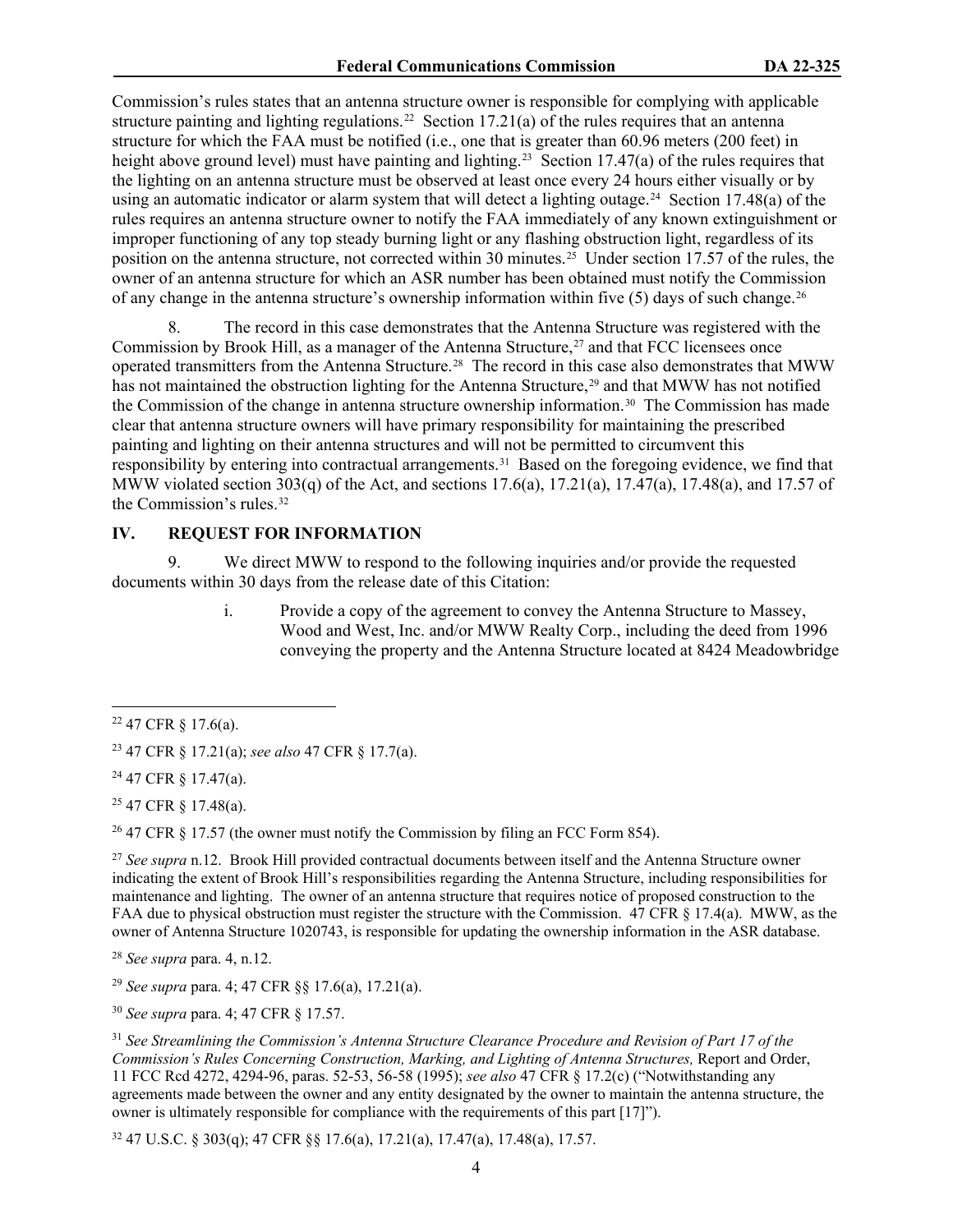Road, Mechanicsville, Virginia, and provide a written statement describing the circumstances surrounding acquisition of the Antenna Structure.

- ii. Provide a copy of any agreements subsequent to the 1996 deed regarding conveyance of the Antenna Structure and current Antenna Structure ownership information.
- iii. Describe the actions MWW has taken to prevent future violations of section  $303(q)$  of the Act, and part 17 of the Commission's rules, and provide a timeline specifying when MWW will complete any pending corrective actions.

# **V. OPPORTUNITY TO RESPOND TO THIS CITATION**

10. MWW must respond to this Citation within 30 calendar days from the release date of this Citation. MWW may respond by any of the following methods:  $(1)$  a written statement,  $(2)$  a teleconference interview, or (3) a personal interview at the Commission Field Office nearest to MWW's place of business. The Commission Field Office nearest MWW is located in Columbia, Maryland.

11. If MWW requests a teleconference or personal interview, contact the FCC's Columbia Regional Office at 301-725-1996. We note that such teleconference or interview must take place within 30 calendar days of the release date of this Citation. If MWW prefers to submit a written response with supporting documentation, it must send the response within 30 calendar days of the release date of this Citation to the contact and address provided in the paragraph below.

12. All written communications should be sent to the street address and e-mail address below and reference File Number EB-FIELDNER-20-00031025.

> David C. Dombrowski Enforcement Bureau Federal Communications Commission EB Columbia Regional Office 9050 Junction Drive Annapolis, Maryland 20701 Field@fcc.gov

13. Upon request, the Commission will make reasonable accommodations for persons with disabilities. If applicable, MWW should provide a description of the accommodation required, and include as much detail as possible, and also provide a telephone number and other contact information. MWW should allow at least five business days advance notice; last minute requests will be accepted, but may be impossible to fill. MWW should send an e-mail to fcc504@fcc.gov or call the FCC's Consumer and Governmental Affairs Bureau:

> For sign language interpreters, CART, and other reasonable accommodations: 202-418-0530 (voice), 202-418-0432 (tty); and

 For accessible format materials (braille, large print, electronic files, and audio format): 202-418-0531 (voice), 202-418-7365 (tty).

14. We advise MWW that it is a violation of section 1.17 of the Commission's rules<sup>[33](#page-4-0)</sup> for any person to make any false or misleading written or oral statement of fact to the Commission. Specifically, no person shall:

> (1) In any written or oral statement of fact, intentionally provide material factual information that is incorrect or intentionally omit material information that is necessary to prevent any material factual statement that is made from being incorrect or misleading; and

<span id="page-4-0"></span><sup>33</sup> 47 CFR § 1.17.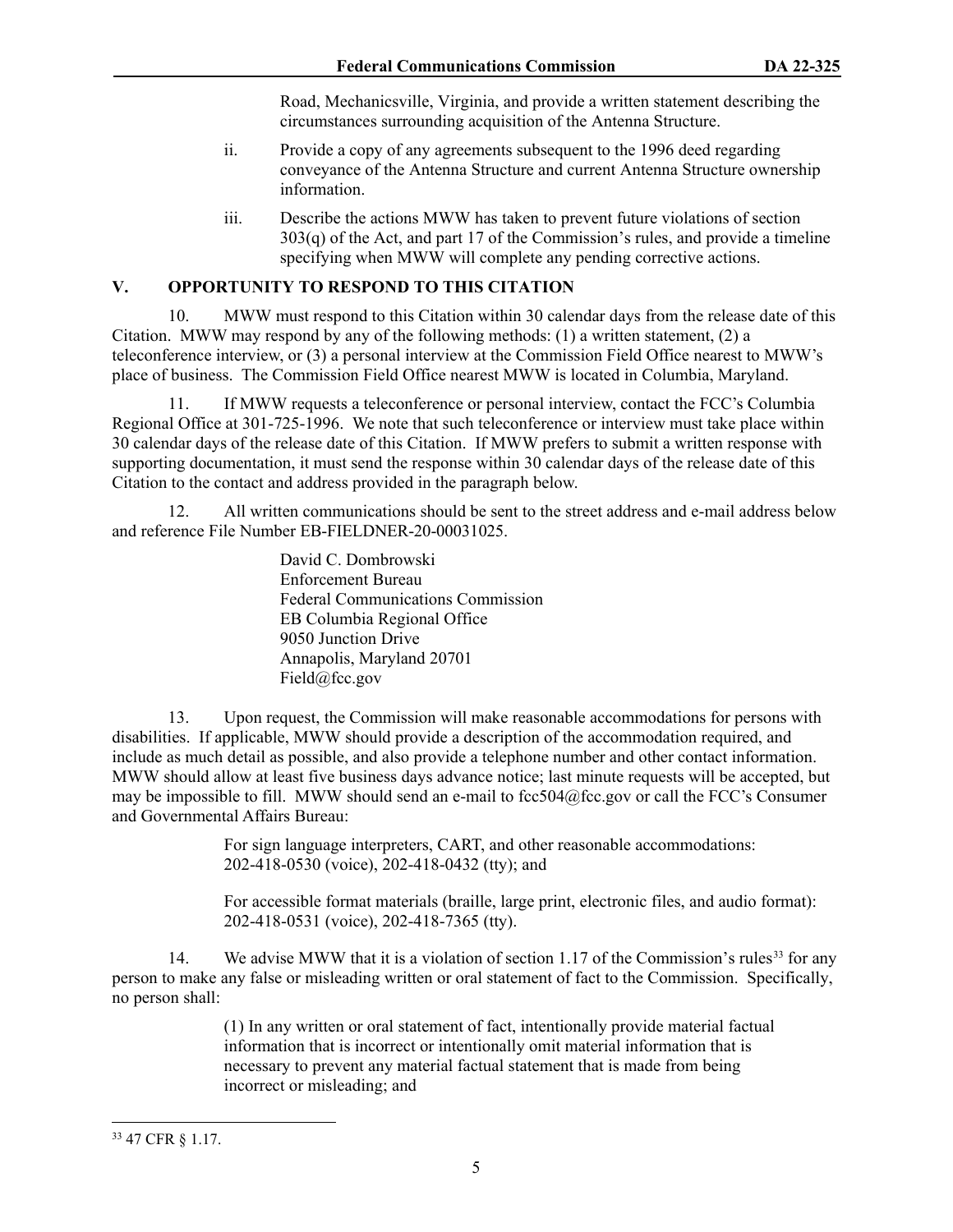(2) In any written statement of fact, provide material factual information that is incorrect or omit material information that is necessary to prevent any material factual statement that is made from being incorrect or misleading without a reasonable basis for believing that any such material factual statement is correct and not misleading.

15. Further, the knowing and willful making of any false statement, or the concealment of any material fact, in reply to this Citation is punishable by fine or imprisonment. [34](#page-5-0)

16. Violations of section 1.17 of the Commission's rules or the criminal statute referenced above may result in further legal action, including monetary forfeitures pursuant to section 503 of the Act.

17. Finally, we warn MWW that, under the Privacy Act of 1974, [35](#page-5-1) Commission staff will use all relevant material information before it, including information disclosed in interviews or written statements, to determine what, if any, enforcement action is required to ensure MWW's compliance with the Act and the Commission's rules.[36](#page-5-2)

## **VI. FUTURE VIOLATIONS**

18. If, after receipt of this Citation, MWW again violates section 303(q) of the Act, and/or sections  $17.6(a)$ ,  $17.21(a)$ ,  $17.47(a)$ ,  $17.48(a)$ , and  $17.57$  of the Commission's rules by engaging in conduct of the type described herein, the Commission may impose sanctions for each such violation. For example, the Commission may impose monetary forfeitures. The base forfeiture for failure to comply with prescribed lighting and/or marking is \$10,000.<sup>[37](#page-5-3)</sup> The Commission may further adjust the forfeiture reflecting enumerated statutory factors, which include the "nature, circumstances, extent, and gravity of the violation and, with respect to the violator, the degree of culpability, any history of prior offenses, ability to pay, and such other matters as justice may require."[38](#page-5-4)

# **VII. ORDERING CLAUSES**

19. Accordingly, **IT IS ORDERED** that, pursuant to sections 4(i) and 4(j) of the Act,<sup>[39](#page-5-5)</sup> Massey, Wood and West, Inc. and MWW Realty Corp. must cease and desist from future violations of the Commission's rules for the lighting of antenna structures set forth in sections 17.6(a), 17.21(a), 17.47(a) and 17.48(a), and must update the Antenna Structure ownership information pursuant to section 17.57 of the Commission's rules.[40](#page-5-6) 

20. **IT IS FURTHER ORDERED** that, pursuant to sections  $4(i)$ ,  $4(j)$ , and  $403$  of the Act,  $41$ Massey, Wood and West, Inc. and MWW Realty Corp. must provide the written information requested in Section IV, above. Massey, Wood and West, Inc. and MWW Realty Corp. must support the responses with an affidavit or declaration under penalty of perjury, signed and dated by an authorized officer of Massey, Wood and West, Inc. and MWW Realty Corp. with personal knowledge of the representations provided in the response, verifying the truth and accuracy of the information therein and that all of the information requested has been produced. All such declarations provided must comply with section 1.16

<span id="page-5-3"></span><sup>37</sup> *See* 47 CFR § 1.80(b).

<span id="page-5-5"></span> $39$  47 U.S.C.  $\frac{154(i)}{i}$ , (j).

<span id="page-5-0"></span><sup>34</sup> 18 U.S.C. § 1001.

<span id="page-5-1"></span> $35$  5 U.S.C.  $\frac{552a(e)(3)}{2}$ .

<span id="page-5-2"></span><sup>&</sup>lt;sup>36</sup> Any entity that is a "Small Business Concern" as defined in the Small Business Act (Pub. L. 85-536, as amended) may avail itself of rights set forth in that Act, including rights set forth in 15 U.S.C. § 657, "Oversight of Regulatory Enforcement," in addition to other rights set forth herein.

<span id="page-5-4"></span><sup>38</sup> *See* 47 U.S.C. § 503(b)(2)(E); 47 CFR § 1.80(b)(10).

<span id="page-5-6"></span><sup>40</sup> 47 CFR §§ 17.6(a), 17.21(a), 17.47(a), 17.48(a), 17.57.

<span id="page-5-7"></span><sup>41</sup> 47 U.S.C. §§ 154(i), 154(j), 403.